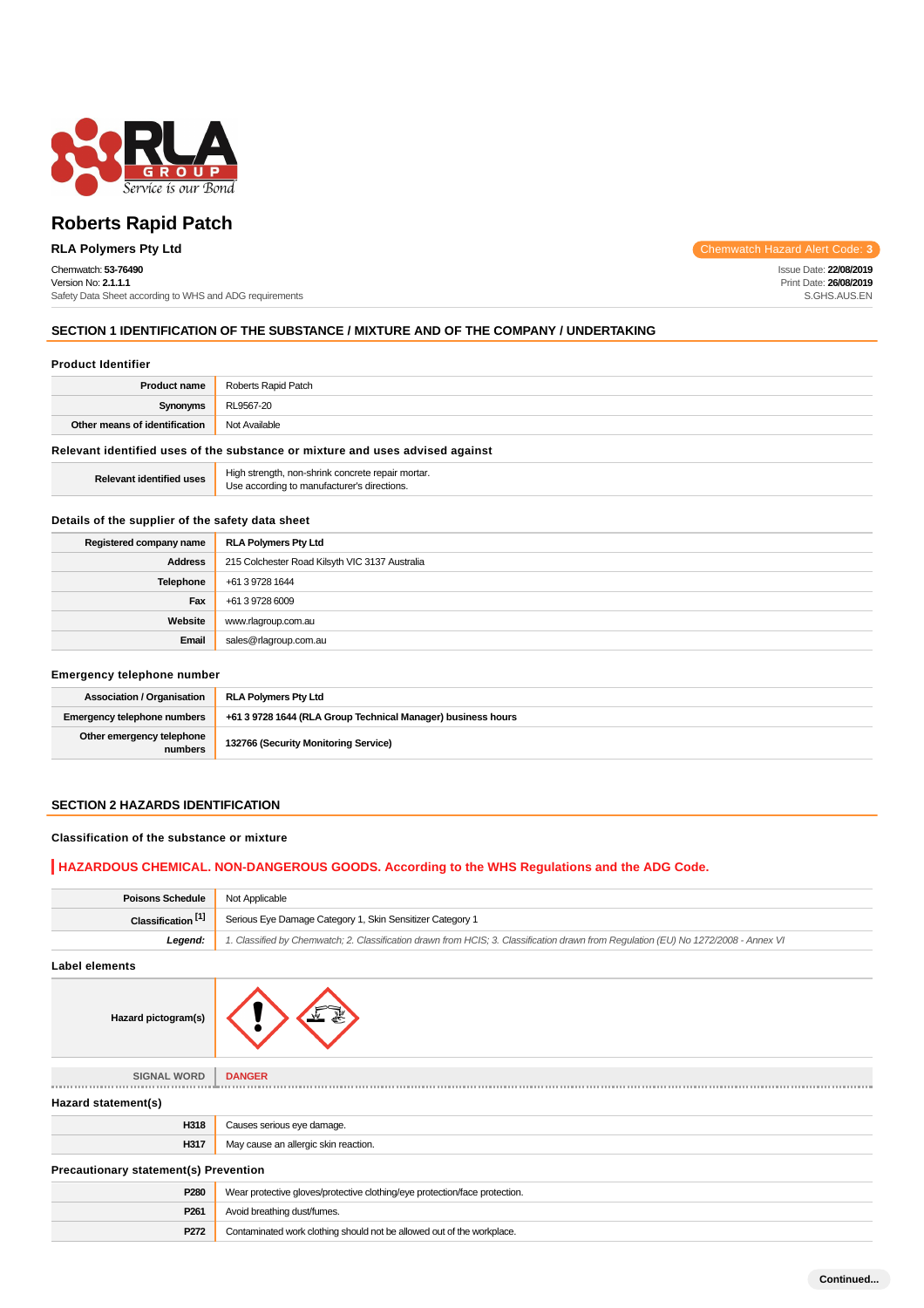# **Precautionary statement(s) Response**

| P305+P351+P338 | IF IN EYES: Rinse cautiously with water for several minutes. Remove contact lenses, if present and easy to do. Continue rinsing. |  |
|----------------|----------------------------------------------------------------------------------------------------------------------------------|--|
| P310           | Immediately call a POISON CENTER or doctor/physician.                                                                            |  |
| P321           | Specific treatment (see advice on this label).                                                                                   |  |
| P363           | Wash contaminated clothing before reuse.                                                                                         |  |

#### **Precautionary statement(s) Storage**

Not Applicable

# **Precautionary statement(s) Disposal**

**P501** Dispose of contents/container in accordance with local regulations.

# **SECTION 3 COMPOSITION / INFORMATION ON INGREDIENTS**

#### **Substances**

See section below for composition of Mixtures

#### **Mixtures**

| <b>CAS No</b> | %[weight] | Name                                       |
|---------------|-----------|--------------------------------------------|
| 14808-60-7.   | 30-60     | graded sand                                |
| 65997-15-1    | $1 - 10$  | portland cement                            |
| Not Available | 30-60     | Ingredients determined not to be hazardous |

# **SECTION 4 FIRST AID MEASURES**

# **Description of first aid measures**

| <b>Eye Contact</b>  | If this product comes in contact with the eyes:<br>$\blacktriangleright$ Immediately hold eyelids apart and flush the eye continuously with running water.<br>Ensure complete irrigation of the eye by keeping eyelids apart and away from eye and moving the eyelids by occasionally lifting the upper and lower lids.<br>► Continue flushing until advised to stop by the Poisons Information Centre or a doctor, or for at least 15 minutes.<br>Transport to hospital or doctor without delay.<br>Removal of contact lenses after an eye injury should only be undertaken by skilled personnel. |
|---------------------|----------------------------------------------------------------------------------------------------------------------------------------------------------------------------------------------------------------------------------------------------------------------------------------------------------------------------------------------------------------------------------------------------------------------------------------------------------------------------------------------------------------------------------------------------------------------------------------------------|
| <b>Skin Contact</b> | If skin contact occurs:<br>In mediately remove all contaminated clothing, including footwear.<br>Flush skin and hair with running water (and soap if available).<br>Seek medical attention in event of irritation.                                                                                                                                                                                                                                                                                                                                                                                 |
| Inhalation          | If fumes or combustion products are inhaled remove from contaminated area.<br>Lay patient down. Keep warm and rested.<br>► Prostheses such as false teeth, which may block airway, should be removed, where possible, prior to initiating first aid procedures.<br>▶ Apply artificial respiration if not breathing, preferably with a demand valve resuscitator, bag-valve mask device, or pocket mask as trained. Perform CPR if<br>necessary.<br>Transport to hospital, or doctor, without delay.                                                                                                |
| Ingestion           | Immediately give a glass of water.<br>First aid is not generally required. If in doubt, contact a Poisons Information Centre or a doctor.                                                                                                                                                                                                                                                                                                                                                                                                                                                          |

# **Indication of any immediate medical attention and special treatment needed**

Treat symptomatically.

# **SECTION 5 FIREFIGHTING MEASURES**

#### **Extinguishing media**

- **F** There is no restriction on the type of extinguisher which may be used.
- Use extinguishing media suitable for surrounding area.

# **Special hazards arising from the substrate or mixture**

| <b>Fire Incompatibility</b>    | None known.                                                                                                                                                                                                                                                                                                           |
|--------------------------------|-----------------------------------------------------------------------------------------------------------------------------------------------------------------------------------------------------------------------------------------------------------------------------------------------------------------------|
| <b>Advice for firefighters</b> |                                                                                                                                                                                                                                                                                                                       |
| <b>Fire Fighting</b>           | Alert Fire Brigade and tell them location and nature of hazard.<br>$\blacktriangleright$ Wear breathing apparatus plus protective gloves in the event of a fire.<br>Prevent, by any means available, spillage from entering drains or water courses.<br>▶ Use fire fighting procedures suitable for surrounding area. |
| <b>Fire/Explosion Hazard</b>   | $\triangleright$ Non combustible.<br>• Not considered a significant fire risk, however containers may burn.<br>Decomposition may produce toxic fumes of:<br>metal oxides<br>May emit corrosive fumes.                                                                                                                 |
| <b>HAZCHEM</b>                 | Not Applicable                                                                                                                                                                                                                                                                                                        |

# **SECTION 6 ACCIDENTAL RELEASE MEASURES**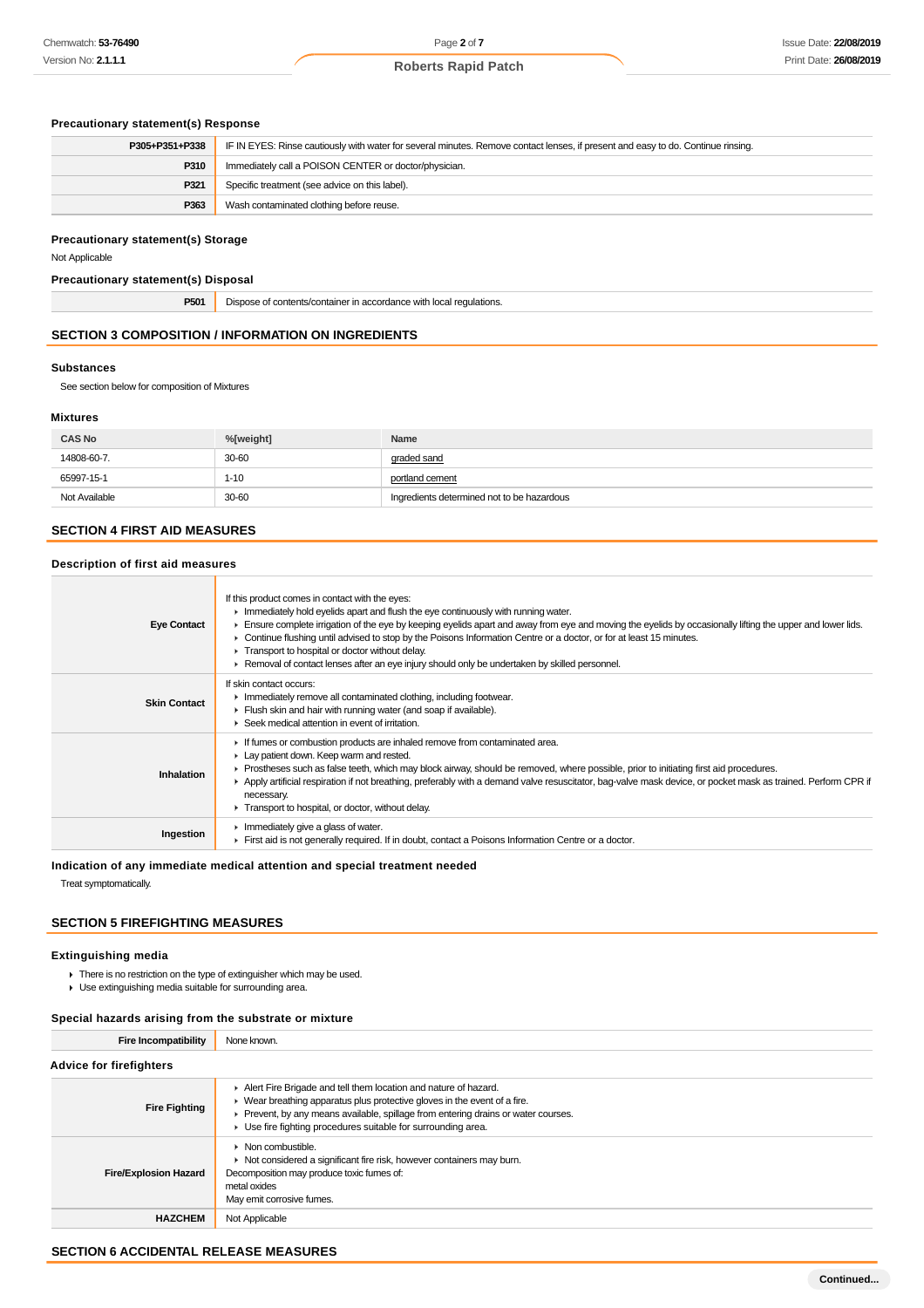**Personal precautions, protective equipment and emergency procedures**

See section 8

# **Environmental precautions**

See section 12

#### **Methods and material for containment and cleaning up**

| <b>Minor Spills</b> | • Clean up all spills immediately.<br>Avoid breathing dust and contact with skin and eyes.<br>▶ Wear protective clothing, gloves, safety glasses and dust respirator.<br>$\blacktriangleright$ Use dry clean up procedures and avoid generating dust. |
|---------------------|-------------------------------------------------------------------------------------------------------------------------------------------------------------------------------------------------------------------------------------------------------|
| <b>Major Spills</b> | Moderate hazard.<br><b>CAUTION:</b> Advise personnel in area.<br>Alert Emergency Services and tell them location and nature of hazard.<br>• Control personal contact by wearing protective clothing.                                                  |

Personal Protective Equipment advice is contained in Section 8 of the SDS.

# **SECTION 7 HANDLING AND STORAGE**

# **Precautions for safe handling**

| Safe handling     | Avoid all personal contact, including inhalation.<br>► Wear protective clothing when risk of exposure occurs.<br>$\blacktriangleright$ Use in a well-ventilated area.<br>Prevent concentration in hollows and sumps. |
|-------------------|----------------------------------------------------------------------------------------------------------------------------------------------------------------------------------------------------------------------|
| Other information | Store in original containers.<br>Keep containers securely sealed.<br>Store in a cool, dry area protected from environmental extremes.<br>Store away from incompatible materials and foodstuff containers.            |

# **Conditions for safe storage, including any incompatibilities**

|                         | Paper bag, plastic sealed container (air tight), pail.                                                                                                                                                                                                                                                                                                                                                                                    |
|-------------------------|-------------------------------------------------------------------------------------------------------------------------------------------------------------------------------------------------------------------------------------------------------------------------------------------------------------------------------------------------------------------------------------------------------------------------------------------|
| Suitable container      | Multi-ply paper bag with sealed plastic liner or heavy gauge plastic bag.                                                                                                                                                                                                                                                                                                                                                                 |
|                         | NOTE: Bags should be stacked, blocked, interlocked, and limited in height so that they are stable and secure against sliding or collapse. Check that all<br>containers are clearly labelled and free from leaks. Packing as recommended by manufacturer.                                                                                                                                                                                  |
| Storage incompatibility | ► WARNING: Avoid or control reaction with peroxides. All transition metal peroxides should be considered as potentially explosive. For example transition<br>metal complexes of alkyl hydroperoxides may decompose explosively.<br>The pi-complexes formed between chromium(0), vanadium(0) and other transition metals (haloarene-metal complexes) and mono-or poly-fluorobenzene<br>show extreme sensitivity to heat and are explosive. |
|                         |                                                                                                                                                                                                                                                                                                                                                                                                                                           |

# **SECTION 8 EXPOSURE CONTROLS / PERSONAL PROTECTION**

# **Control parameters**

# **OCCUPATIONAL EXPOSURE LIMITS (OEL)**

| <b>INGREDIENT DATA</b> |
|------------------------|
|------------------------|

| Source                       | Ingredient           | <b>Material name</b>                              | <b>TWA</b>   | <b>STEL</b>              | Peak   |                     | <b>Notes</b> |                                                                                             |        |
|------------------------------|----------------------|---------------------------------------------------|--------------|--------------------------|--------|---------------------|--------------|---------------------------------------------------------------------------------------------|--------|
| Australia Exposure Standards | graded sand          | Silica - Crystalline: Quartz<br>(respirable dust) | 0.1<br>mg/m3 | Not<br>Available         | Not    | Available           |              | Not Available                                                                               |        |
| Australia Exposure Standards | graded sand          | Quartz (respirable dust)                          | 0.1<br>mg/m3 | Not<br>Available         | Not    | Available           |              | See Silica - Crystalline                                                                    |        |
| Australia Exposure Standards | portland<br>cement   | Portland cement                                   | 10<br>mg/m3  | Not<br>Available         | Not    | Available           |              | (a) This value is for inhalable dust containing no<br>asbestos and < 1% crystalline silica. |        |
| <b>EMERGENCY LIMITS</b>      |                      |                                                   |              |                          |        |                     |              |                                                                                             |        |
| Ingredient                   | <b>Material name</b> |                                                   |              |                          | TEEL-1 |                     |              | TEEL-2                                                                                      | TEEL-3 |
| graded sand                  |                      | Silica, crystalline-quartz; (Silicon dioxide)     |              | $0.075 \,\mathrm{mq/m3}$ |        |                     | 33 mg/m3     | $200$ mg/m $3$                                                                              |        |
| Ingredient                   | <b>Original IDLH</b> |                                                   |              |                          |        | <b>Revised IDLH</b> |              |                                                                                             |        |
| graded sand                  |                      | 25 mg/m3 / 50 mg/m3                               |              |                          |        | Not Available       |              |                                                                                             |        |
| portland cement              | 5,000 mg/m3          |                                                   |              |                          |        | Not Available       |              |                                                                                             |        |

#### **Exposure controls**

**controls**

|                         | Engineering controls are used to remove a hazard or place a barrier between the worker and the hazard. Well-designed engineering controls can be |
|-------------------------|--------------------------------------------------------------------------------------------------------------------------------------------------|
|                         | highly effective in protecting workers and will typically be independent of worker interactions to provide this high level of protection.        |
| Appropriate engineering | The basic types of engineering controls are:                                                                                                     |

Process controls which involve changing the way a job activity or process is done to reduce the risk.

Enclosure and/or isolation of emission source which keeps a selected hazard "physically" away from the worker and ventilation that strategically "adds" and "removes" air in the work environment.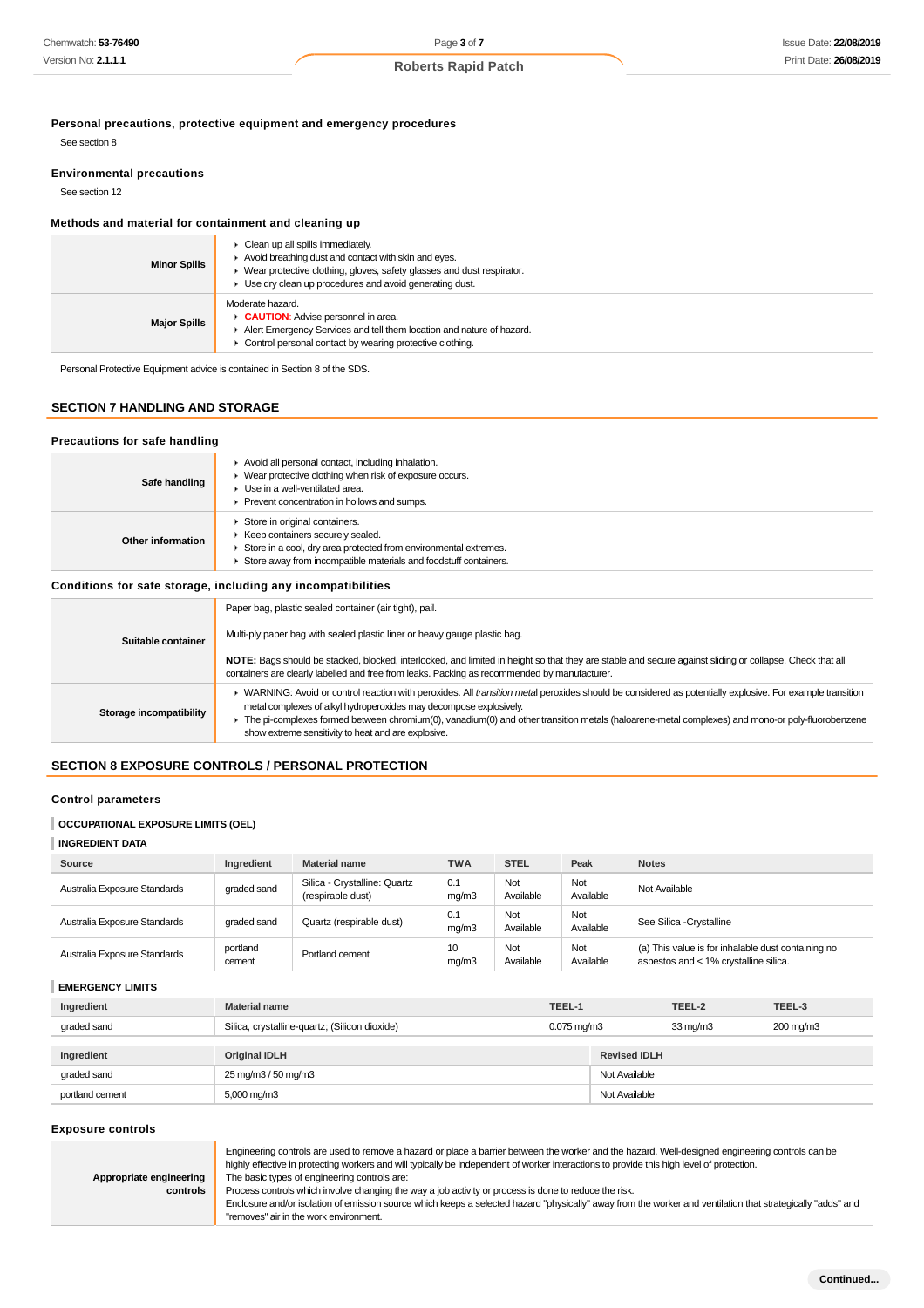Page **4** of **7**

# **Roberts Rapid Patch**

| <b>Personal protection</b> |                                                                                                                                                                                                                                                                                                                                                                                                                                                                                                                                                                                                                                                                                                                                                                                                                                                                                                                                                                                                                                                                                                                                                                     |
|----------------------------|---------------------------------------------------------------------------------------------------------------------------------------------------------------------------------------------------------------------------------------------------------------------------------------------------------------------------------------------------------------------------------------------------------------------------------------------------------------------------------------------------------------------------------------------------------------------------------------------------------------------------------------------------------------------------------------------------------------------------------------------------------------------------------------------------------------------------------------------------------------------------------------------------------------------------------------------------------------------------------------------------------------------------------------------------------------------------------------------------------------------------------------------------------------------|
| Eye and face protection    | Safety glasses with side shields.<br>Chemical goggles.<br>▶ Contact lenses may pose a special hazard; soft contact lenses may absorb and concentrate irritants. A written policy document, describing the wearing<br>of lenses or restrictions on use, should be created for each workplace or task.                                                                                                                                                                                                                                                                                                                                                                                                                                                                                                                                                                                                                                                                                                                                                                                                                                                                |
| <b>Skin protection</b>     | See Hand protection below                                                                                                                                                                                                                                                                                                                                                                                                                                                                                                                                                                                                                                                                                                                                                                                                                                                                                                                                                                                                                                                                                                                                           |
| Hands/feet protection      | NOTE:<br>The material may produce skin sensitisation in predisposed individuals. Care must be taken, when removing gloves and other protective equipment, to<br>avoid all possible skin contact.<br>► Contaminated leather items, such as shoes, belts and watch-bands should be removed and destroyed.<br>The selection of suitable gloves does not only depend on the material, but also on further marks of quality which vary from manufacturer to manufacturer.<br>Where the chemical is a preparation of several substances, the resistance of the glove material can not be calculated in advance and has therefore to be<br>checked prior to the application.<br>The exact break through time for substances has to be obtained from the manufacturer of the protective gloves and has to be observed when making a final<br>choice.<br>Personal hygiene is a key element of effective hand care.<br>Experience indicates that the following polymers are suitable as glove materials for protection against undissolved, dry solids, where abrasive particles are<br>not present.<br>polychloroprene.<br>$\triangleright$ nitrile rubber.<br>butyl rubber. |
| <b>Body protection</b>     | See Other protection below                                                                                                                                                                                                                                                                                                                                                                                                                                                                                                                                                                                                                                                                                                                                                                                                                                                                                                                                                                                                                                                                                                                                          |
| Other protection           | $\triangleright$ Overalls.<br>P.V.C. apron.<br>▶ Barrier cream.                                                                                                                                                                                                                                                                                                                                                                                                                                                                                                                                                                                                                                                                                                                                                                                                                                                                                                                                                                                                                                                                                                     |

# **Respiratory protection**

Particulate. (AS/NZS 1716 & 1715, EN 143:2000 & 149:001, ANSI Z88 or national equivalent)

| <b>Required Minimum Protection Factor</b> | <b>Half-Face Respirator</b> | <b>Full-Face Respirator</b> | <b>Powered Air Respirator</b> |
|-------------------------------------------|-----------------------------|-----------------------------|-------------------------------|
| up to $10 \times ES$                      | P <sub>1</sub><br>Air-line* |                             | PAPR-P1                       |
| up to $50 \times ES$                      | Air-line**                  | P <sub>2</sub>              | PAPR-P2                       |
| up to $100 \times ES$                     |                             | P <sub>3</sub>              |                               |
|                                           |                             | Air-line*                   |                               |
| $100 + x ES$                              |                             | Air-line**                  | PAPR-P3                       |

\* - Negative pressure demand \*\* - Continuous flow

A(All classes) = Organic vapours, B AUS or B1 = Acid gasses, B2 = Acid gas or hydrogen cyanide(HCN), B3 = Acid gas or hydrogen cyanide(HCN), E = Sulfur dioxide(SO2), G = Agricultural chemicals, K = Ammonia(NH3), Hg = Mercury, NO = Oxides of nitrogen, MB = Methyl bromide, AX = Low boiling point organic compounds(below 65 degC)

Respirators may be necessary when engineering and administrative controls do not adequately prevent exposures.

- The decision to use respiratory protection should be based on professional judgment that takes into account toxicity information, exposure measurement data, and frequency and likelihood of the worker's exposure - ensure users are not subject to high thermal loads which may result in heat stress or distress due to personal protective equipment (powered, positive flow, full face apparatus may be an option).
- Published occupational exposure limits, where they exist, will assist in determining the adequacy of the selected respiratory protection. These may be government mandated or vendor recommended.

▶ Certified respirators will be useful for protecting workers from inhalation of particulates when properly selected and fit tested as part of a complete respiratory protection program.

Use approved positive flow mask if significant quantities of dust becomes airborne.

**Try to avoid creating dust conditions.** 

# **SECTION 9 PHYSICAL AND CHEMICAL PROPERTIES**

#### **Information on basic physical and chemical properties**

| Appearance                                        | Brown powder; miscible with water. |                                            |                |
|---------------------------------------------------|------------------------------------|--------------------------------------------|----------------|
|                                                   |                                    |                                            |                |
| <b>Physical state</b>                             | <b>Divided Solid</b>               | Relative density (Water = $1$ )            | Not Available  |
| Odour                                             | Not Available                      | Partition coefficient n-octanol /<br>water | Not Available  |
| Odour threshold                                   | Not Available                      | Auto-ignition temperature (°C)             | Not Available  |
| pH (as supplied)                                  | Not Available                      | <b>Decomposition temperature</b>           | Not Available  |
| Melting point / freezing point<br>(°C)            | Not Available                      | Viscosity (cSt)                            | Not Available  |
| Initial boiling point and boiling<br>range $(°C)$ | Not Applicable                     | Molecular weight (g/mol)                   | Not Applicable |
| Flash point $(°C)$                                | Not Applicable                     | <b>Taste</b>                               | Not Available  |
| <b>Evaporation rate</b>                           | Not Available                      | <b>Explosive properties</b>                | Not Available  |
| Flammability                                      | Not Applicable                     | <b>Oxidising properties</b>                | Not Available  |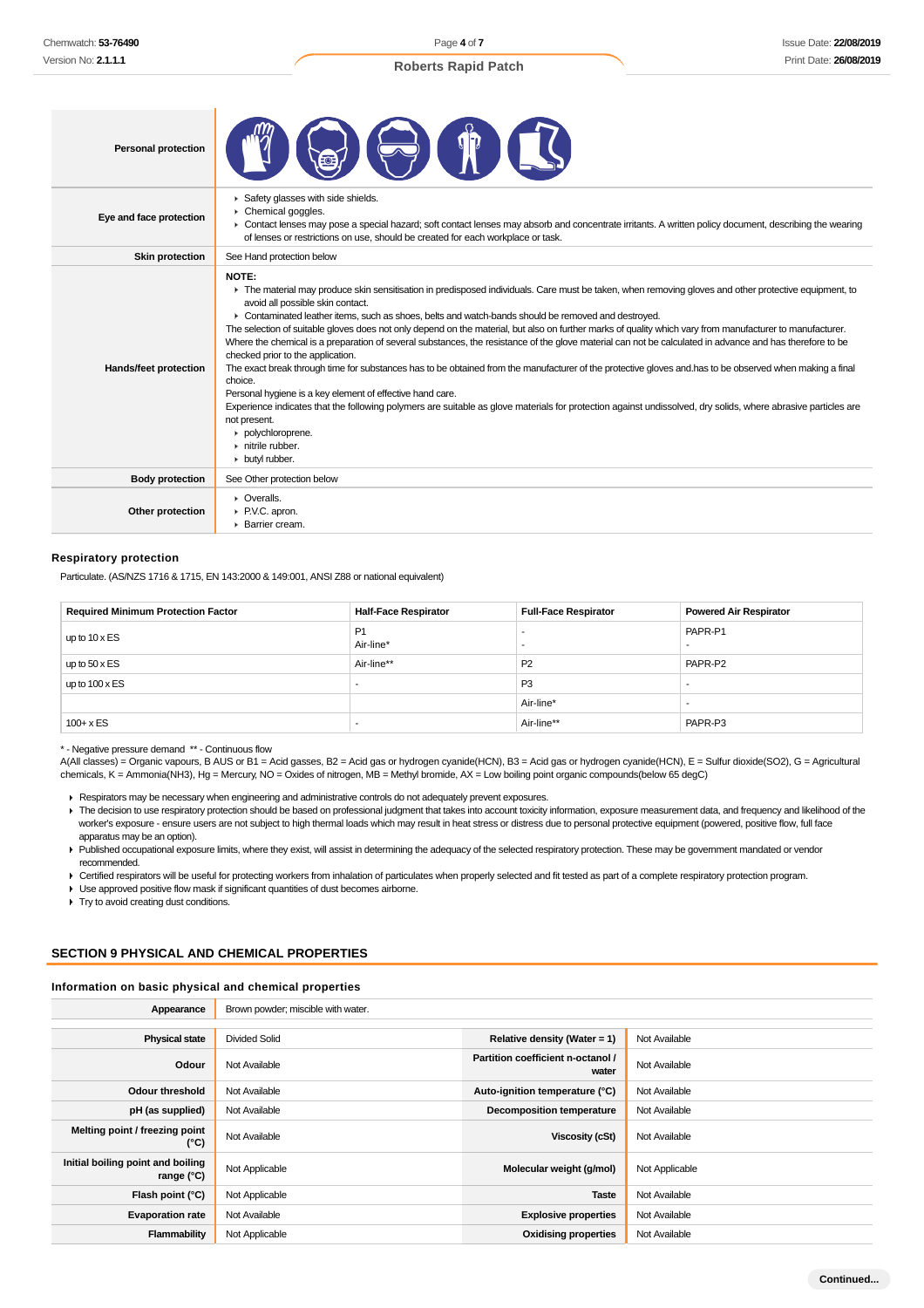| Upper Explosive Limit (%)  | Not Applicable | Surface Tension (dyn/cm or<br>$mN/m$ ) | Not Applicable |
|----------------------------|----------------|----------------------------------------|----------------|
| Lower Explosive Limit (%)  | Not Applicable | <b>Volatile Component (%vol)</b>       | Not Available  |
| Vapour pressure (kPa)      | Not Available  | Gas group                              | Not Available  |
| Solubility in water        | Miscible       | pH as a solution (1%)                  | Not Available  |
| Vapour density $(Air = 1)$ | Not Available  | VOC g/L                                | Not Available  |

# **SECTION 10 STABILITY AND REACTIVITY**

| Reactivity                            | See section 7                                                             |
|---------------------------------------|---------------------------------------------------------------------------|
| <b>Chemical stability</b>             | Product is considered stable and hazardous polymerisation will not occur. |
| Possibility of hazardous<br>reactions | See section 7                                                             |
| <b>Conditions to avoid</b>            | See section 7                                                             |
| Incompatible materials                | See section 7                                                             |
| Hazardous decomposition<br>products   | See section 5                                                             |

# **SECTION 11 TOXICOLOGICAL INFORMATION**

#### **Information on toxicological effects**

| Inhaled             | Persons with impaired respiratory function, airway diseases and conditions such as emphysema or chronic bronchitis, may incur further disability if<br>excessive concentrations of particulate are inhaled.<br>If prior damage to the circulatory or nervous systems has occurred or if kidney damage has been sustained, proper screenings should be conducted on<br>individuals who may be exposed to further risk if handling and use of the material result<br>in excessive exposures.                                                                                                                                                                                                                                                                                                                                                                                                                                                                                                                                                                                                                                                                                                |
|---------------------|-------------------------------------------------------------------------------------------------------------------------------------------------------------------------------------------------------------------------------------------------------------------------------------------------------------------------------------------------------------------------------------------------------------------------------------------------------------------------------------------------------------------------------------------------------------------------------------------------------------------------------------------------------------------------------------------------------------------------------------------------------------------------------------------------------------------------------------------------------------------------------------------------------------------------------------------------------------------------------------------------------------------------------------------------------------------------------------------------------------------------------------------------------------------------------------------|
| Ingestion           | Ingestion may result in nausea, abdominal irritation, pain and vomiting                                                                                                                                                                                                                                                                                                                                                                                                                                                                                                                                                                                                                                                                                                                                                                                                                                                                                                                                                                                                                                                                                                                   |
| <b>Skin Contact</b> | There is some evidence to suggest that this material can cause inflammation of the skin on contact in some persons.                                                                                                                                                                                                                                                                                                                                                                                                                                                                                                                                                                                                                                                                                                                                                                                                                                                                                                                                                                                                                                                                       |
| Eye                 | If applied to the eyes, this material causes severe eye damage.                                                                                                                                                                                                                                                                                                                                                                                                                                                                                                                                                                                                                                                                                                                                                                                                                                                                                                                                                                                                                                                                                                                           |
| <b>Chronic</b>      | Skin contact with the material is more likely to cause a sensitisation reaction in some persons compared to the general population.<br>Cement contact dermatitis (CCD) may occur when contact shows an allergic response, which may progress to sensitisation. Sensitisation is due to<br>soluble chromates (chromate compounds) present in trace amounts in some cements and cement products. Soluble chromates readily penetrate intact skin.<br>Cement dermatitis can be characterised by fissures, eczematous rash, dystrophic nails, and dry skin; acute contact with highly alkaline mixtures may cause<br>localised necrosis.<br>Overexposure to the breathable dust may cause coughing, wheezing, difficulty in breathing and impaired lung function. Chronic symptoms may include<br>decreased vital lung capacity and chest infections. Repeated exposures in the workplace to high levels of fine-divided dusts may produce a condition known<br>as pneumoconiosis, which is the lodgement of any inhaled dusts in the lung, irrespective of the effect. This is particularly true when a significant number of<br>particles less than 0.5 microns (1/50000 inch) are present. |
|                     | $m = 0.55$ and $m = 0.5$<br><b>I do you have a ment and it is</b>                                                                                                                                                                                                                                                                                                                                                                                                                                                                                                                                                                                                                                                                                                                                                                                                                                                                                                                                                                                                                                                                                                                         |

|                            | <b>TOXICITY</b>                                                                                                                                                                                                                 | <b>IRRITATION</b> |
|----------------------------|---------------------------------------------------------------------------------------------------------------------------------------------------------------------------------------------------------------------------------|-------------------|
| <b>Roberts Rapid Patch</b> | Not Available                                                                                                                                                                                                                   | Not Available     |
|                            | <b>TOXICITY</b>                                                                                                                                                                                                                 | <b>IRRITATION</b> |
| graded sand                | Oral (rat) LD50: =500 mg/kg <sup>[2]</sup>                                                                                                                                                                                      | Not Available     |
|                            | <b>TOXICITY</b>                                                                                                                                                                                                                 | <b>IRRITATION</b> |
| portland cement            | Not Available                                                                                                                                                                                                                   | Not Available     |
|                            |                                                                                                                                                                                                                                 |                   |
| Legend:                    | 1. Value obtained from Europe ECHA Registered Substances - Acute toxicity 2.* Value obtained from manufacturer's SDS. Unless otherwise specified<br>data extracted from RTECS - Register of Toxic Effect of chemical Substances |                   |

The following information refers to contact allergens as a group and may not be specific to this product. Contact allergies quickly manifest themselves as contact eczema, more rarely as urticaria or Quincke's oedema. The pathogenesis of contact eczema involves a cell-mediated (T lymphocytes) immune reaction of the delayed type. Other allergic skin reactions, e.g. contact urticaria, involve antibody-mediated immune reactions. **PORTLAND CEMENT** Asthma-like symptoms may continue for months or even years after exposure to the material ends. This may be due to a non-allergic condition known as reactive airways dysfunction syndrome (RADS) which can occur after exposure to high levels of highly irritating compound. Main criteria for diagnosing RADS include the absence of previous airways disease in a non-atopic individual, with sudden onset of persistent asthma-like symptoms within minutes to hours of a documented exposure to the irritant. Other criteria for diagnosis of RADS include a reversible airflow pattern on lung function tests, moderate to severe bronchial hyperreactivity on methacholine challenge testing, and the lack of minimal lymphocytic inflammation, without eosinophilia. **GRADED SAND & PORTLAND CEMENT** No significant acute toxicological data identified in literature search. Acute Toxicity **X** Carcinogenicity  $\boldsymbol{\mathsf{x}}$ **Skin Irritation/Corrosion X Reproductivity** × × Serious Eye Damage/Irritation **STOT** - Single Exposure **Respiratory or Skin sensitisation** ◆ **STOT - Repeated Exposure**<br> **STOT - Repeated Exposure**  $\boldsymbol{\mathsf{x}}$  $\boldsymbol{\mathsf{x}}$ **Mutagenicity X Aspiration Hazard**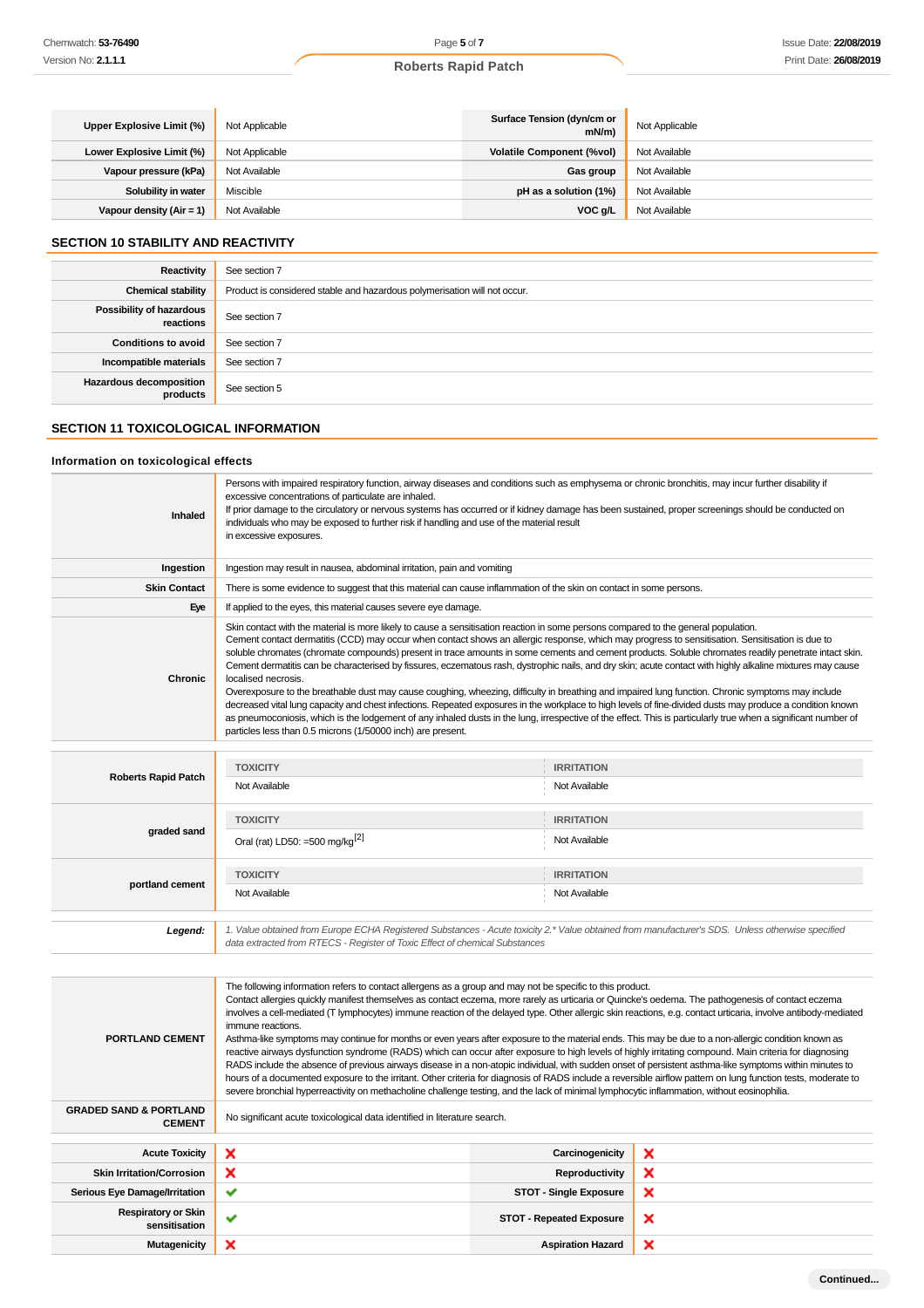Legena:  $\bigcap$  - Data either not available or does not fill the criteria for classification  $\bullet$  –  $\nu$ ata entrer not available to make classification<br>  $\bullet$  – Data available to make classification

# **SECTION 12 ECOLOGICAL INFORMATION**

# **Toxicity**

| <b>Roberts Rapid Patch</b> | <b>ENDPOINT</b><br>Not<br>Available | <b>TEST DURATION (HR)</b><br>Not Available                                             | <b>SPECIES</b><br>Not Available                                                                                                                                                                                                                                                                       | <b>VALUE</b><br>Not<br>Available | <b>SOURCE</b><br>Not<br>Available |
|----------------------------|-------------------------------------|----------------------------------------------------------------------------------------|-------------------------------------------------------------------------------------------------------------------------------------------------------------------------------------------------------------------------------------------------------------------------------------------------------|----------------------------------|-----------------------------------|
|                            | <b>ENDPOINT</b>                     | <b>TEST DURATION (HR)</b>                                                              | <b>SPECIES</b>                                                                                                                                                                                                                                                                                        | <b>VALUE</b>                     | <b>SOURCE</b>                     |
| graded sand                | Not<br>Available                    | Not Available                                                                          | Not Available                                                                                                                                                                                                                                                                                         | Not<br>Available                 | Not<br>Available                  |
|                            | <b>ENDPOINT</b>                     | <b>TEST DURATION (HR)</b>                                                              | <b>SPECIES</b>                                                                                                                                                                                                                                                                                        | <b>VALUE</b>                     | <b>SOURCE</b>                     |
| portland cement            | Not<br>Available                    | Not Available                                                                          | Not Available                                                                                                                                                                                                                                                                                         | Not<br>Available                 | Not<br>Available                  |
| Legend:                    |                                     | (Japan) - Bioconcentration Data 7. METI (Japan) - Bioconcentration Data 8. Vendor Data | Extracted from 1. IUCLID Toxicity Data 2. Europe ECHA Registered Substances - Ecotoxicological Information - Aquatic Toxicity 3. EPIWIN Suite V3.12<br>(QSAR) - Aquatic Toxicity Data (Estimated) 4. US EPA, Ecotox database - Aquatic Toxicity Data 5. ECETOC Aquatic Hazard Assessment Data 6. NITE |                                  |                                   |

#### **DO NOT** discharge into sewer or waterways.

#### **Persistence and degradability**

| No Data available for all ingredients<br>No Data available for all ingredients | Ingredient | sistence: Water/Soil | Persistence: Air |
|--------------------------------------------------------------------------------|------------|----------------------|------------------|
|                                                                                |            |                      |                  |

| <b>Bioaccumulative potential</b> |                                       |
|----------------------------------|---------------------------------------|
| Ingredient                       | <b>Bioaccumulation</b>                |
|                                  | No Data available for all ingredients |
| Mobility in soil                 |                                       |

| Ingredient | <b>Mobility</b>                       |
|------------|---------------------------------------|
|            | No Data available for all ingredients |

# **SECTION 13 DISPOSAL CONSIDERATIONS**

| Waste treatment methods      |                                                                                                                                                                                                                                                                                                                                                                                                                                                                                                                                                                                                           |  |  |  |
|------------------------------|-----------------------------------------------------------------------------------------------------------------------------------------------------------------------------------------------------------------------------------------------------------------------------------------------------------------------------------------------------------------------------------------------------------------------------------------------------------------------------------------------------------------------------------------------------------------------------------------------------------|--|--|--|
| Product / Packaging disposal | DO NOT allow wash water from cleaning or process equipment to enter drains.<br>It may be necessary to collect all wash water for treatment before disposal.<br>In all cases disposal to sewer may be subject to local laws and requlations and these should be considered first.<br>Where in doubt contact the responsible authority.<br>► Recycle wherever possible or consult manufacturer for recycling options.<br>Consult State Land Waste Management Authority for disposal.<br>Bury residue in an authorised landfill.<br>Recycle containers if possible, or dispose of in an authorised landfill. |  |  |  |

# **SECTION 14 TRANSPORT INFORMATION**

# **Labels Required**

**Marine Pollutant** NO **HAZCHEM** Not Applicable

# **Land transport (ADG): NOT REGULATED FOR TRANSPORT OF DANGEROUS GOODS**

# **Air transport (ICAO-IATA / DGR): NOT REGULATED FOR TRANSPORT OF DANGEROUS GOODS**

#### **Sea transport (IMDG-Code / GGVSee): NOT REGULATED FOR TRANSPORT OF DANGEROUS GOODS**

**Transport in bulk according to Annex II of MARPOL and the IBC code**

Not Applicable

# **SECTION 15 REGULATORY INFORMATION**

**Safety, health and environmental regulations / legislation specific for the substance or mixture**

**GRADED SAND(14808-60-7.) IS FOUND ON THE FOLLOWING REGULATORY LISTS**